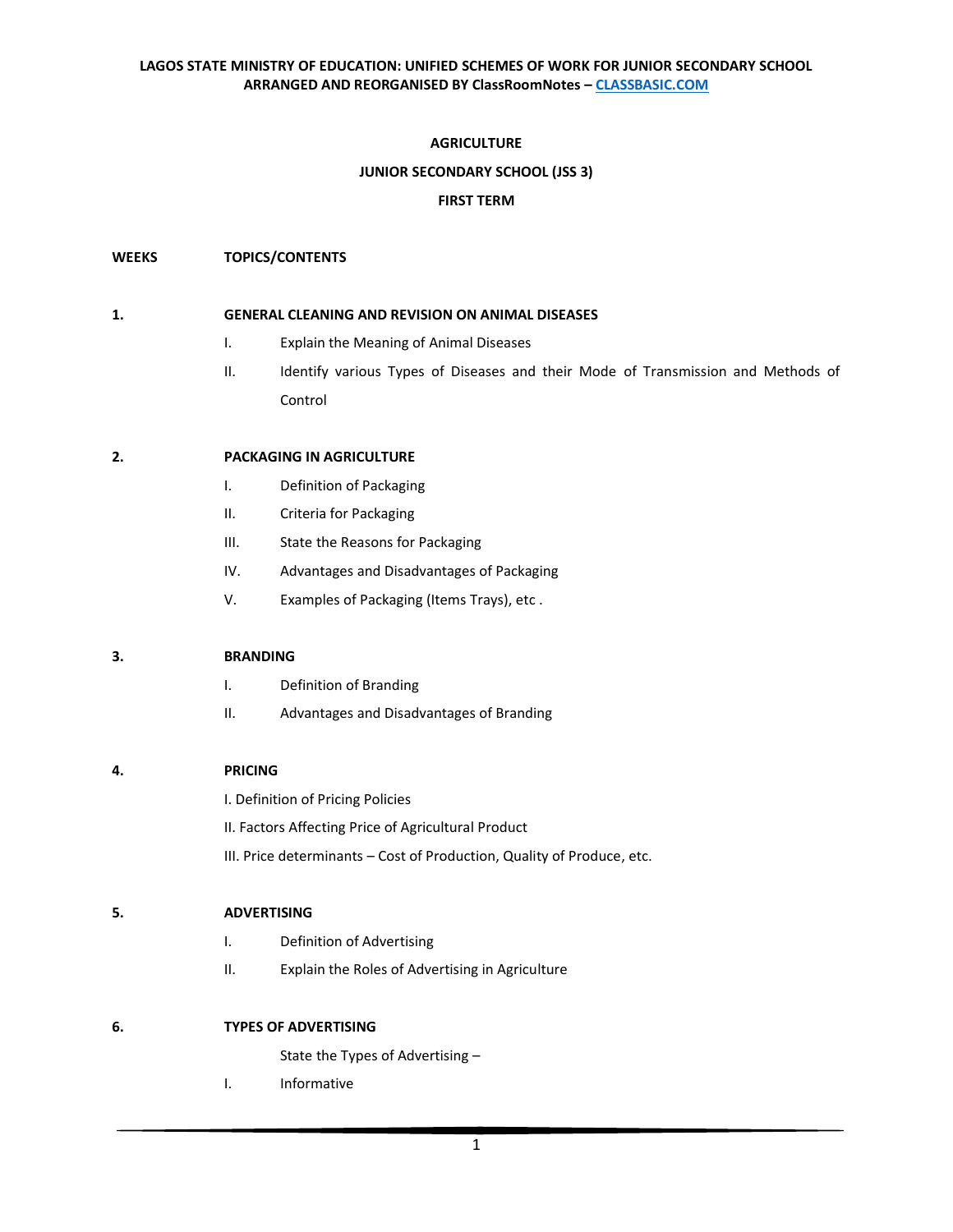- II. Persuasive
- III. Competitive
- IV. Mass and Specific Advertisement

# **7. METHODS OF ADVERTISING**

- I. Identify Methods of Advertising Direct and Indirect
- II. Factors Influencing Buying Decision, Advertising Media i.e. the Press, Newspaper, Television, Radio, Cinema, Bill Board and Exhibition
- IIi. State the advantages and disadvantages of each method

# **8. METHODS OF ADVERTISEMENT (CONTINUATION)**

- **9. EXCURSION TO AN AGRICULTURAL FARM AND STORES**
- **10. REVISION**
- **11. | 12. EXAMINATION**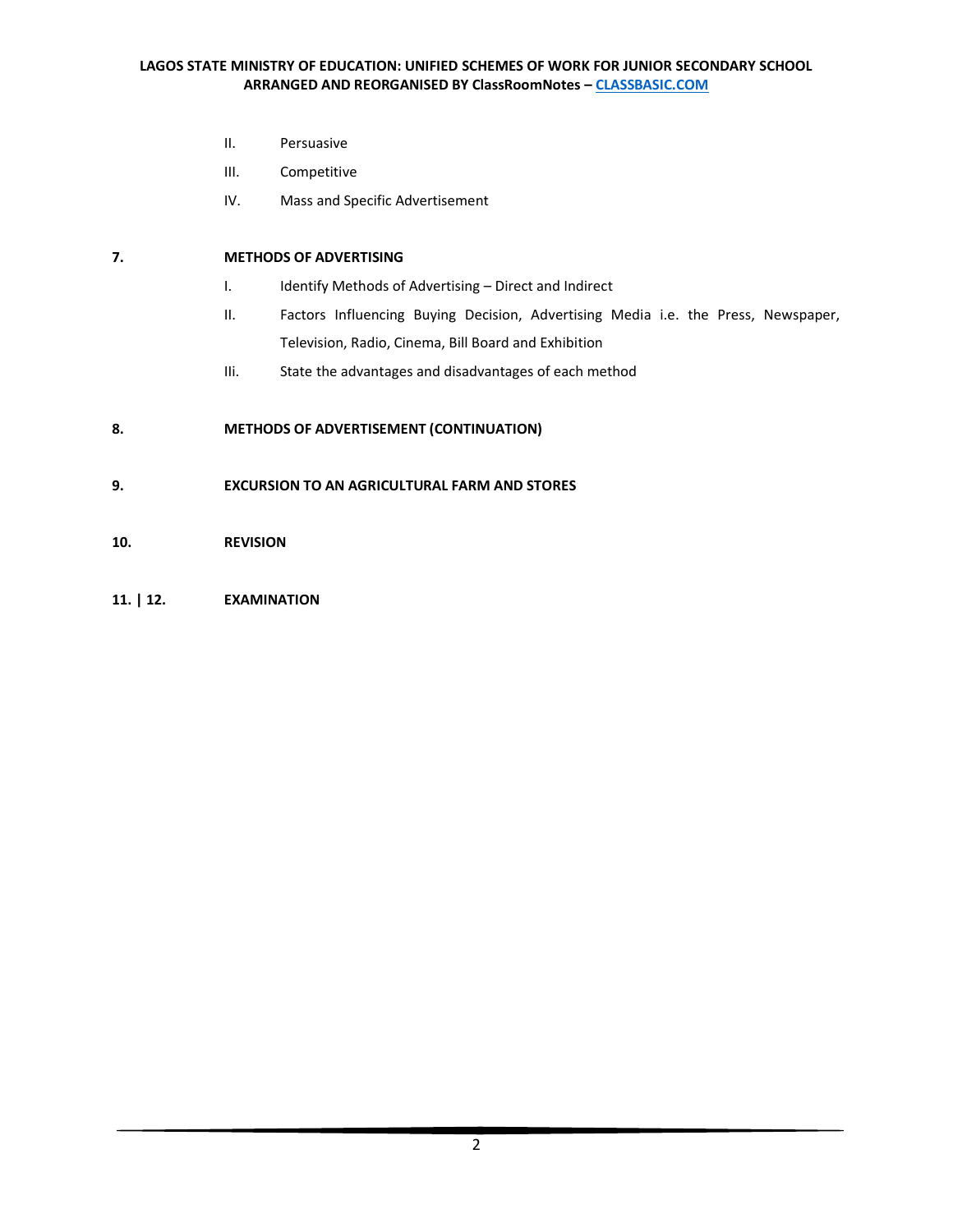## **AGRICULTURE**

## **JUNIOR SECONDARY SCHOOL (JSS 3)**

### **SECOND TERM**

### **WEEKS TOPICS/CONTENTS**

### **1. REVISION OF LAST WORK TERM'S WORK**

### **2. RECORDS AND BOOK KEEPING**

- I. Meaning of Farm Records
- II. State the Importance of keeping Farm Records
- III. List and Explain the Importance of Farm Records

### **3. BOOK KEEPING**

- I. Definition of Book Keeping Keeping Account of Financial Activity of Enterprise
- II. Source of Documents Sales Invoice, Purchase Invoice, Returns Inwards and Return Outwards
- III. Journal Preparation Sales Journal, Purchase Journal, etc.

### **4. FARM RECORDS AND ACCOUNT (CONTINUATION)**

- I. Types and uses of farm records
- II. Farm diary, farm inventory, input records
- III. State the advantages and features of each

# **5. FARM RECORDS AND ACCOUNT (CONTINUATION)**

- I. Types and Uses of Farm Records
- II. Production Records, Consumption Records, Sales Records, Profit and Loss Account
- III. Computer Aided Farm Records and Its Benefits

### **6. AGRICULTURE IN STOCK EXCHANGE**

- I. Meaning of Stock (Buying and selling of goods and services available now and in the future)
- II. List those Who are Involved in Stock Exchange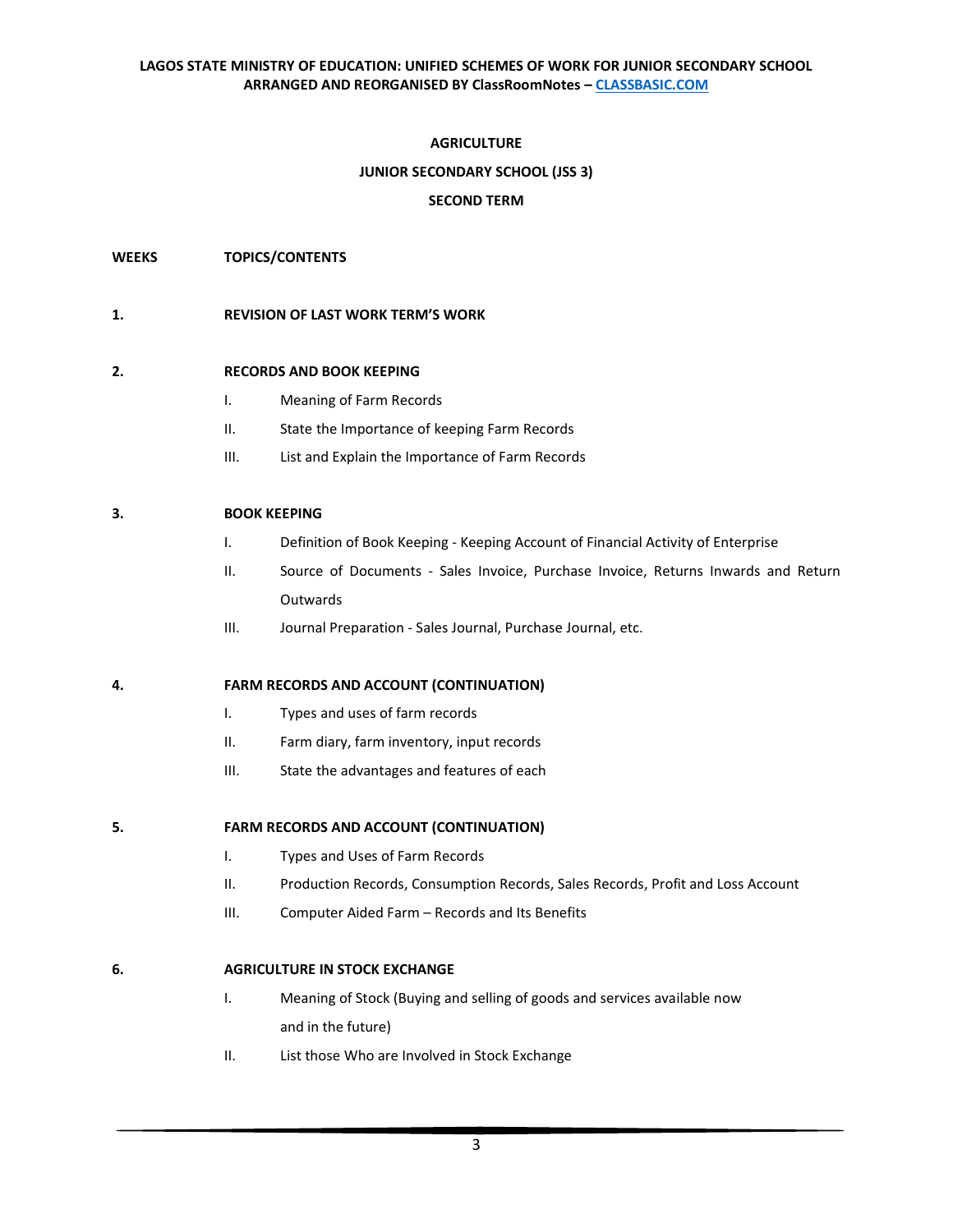## **7. AGRICULTURE IN STOCK EXCHANGE (CONTINUATION)**

- I. People involved in Stock Exchange
- II. Buyers, Sellers, and Farmer's Agent

## 8. **AGRICULTURE IN STOCK EXCHANGE (CONTINUATION)**

- I. Importance of Stock Exchange in Agriculture
- II. Encourages Investment in Agriculture
- III. Enumerates Contract Farming

### **9. AGRICULTURE IN STOCK EXCHANGES (CONTINUATION)**

State the Importance of Stock Exchange in Agriculture

## **10. REVISION/VISIT TO STOCK EXCHANGE OFFICE**

Appreciate the Importance of Stock Exchange

## **11. REVISION**

## **12. EXAMINATION**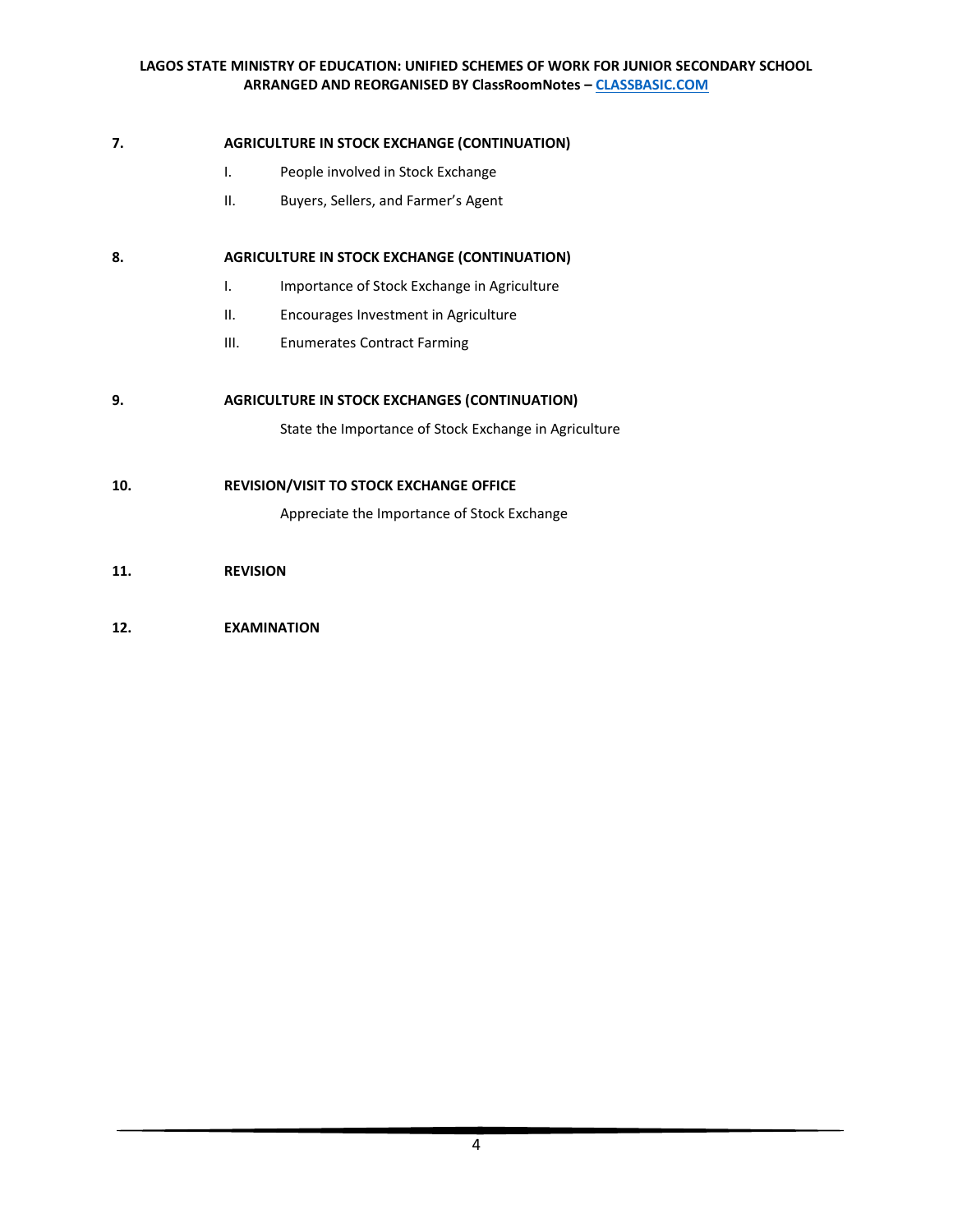## **AGRICULTURE**

## **JUNIOR SECONDARY SCHOOL (JSS 3)**

### **THIRD TERM**

#### **WEEKS TOPICS/CONTENTS**

#### **1. REVISION OF LAST TERM'S WORK**

Agriculture in the stock exchange

### **2. EXPORT PROMOTION IN AGRICULTURE**

- I. Explain what Export Promotion is
- II. State the Objectives of Export Promotion in International Marketing

## **3. EXPORT PROMOTION IN AGRICULTURE**

Examples of Nigerian Export Produce –

- Cocoa
- Palm produce
- Hides and Skins
- Cassava, Groundnut
- Pepper, etc.

### **4. EXPORT PROMOTION IN AGRICULTURE (CONTINUATION)**

- I. Benefits of Export Promotion
- II. Attracts Foreign Exchange
- III. Serve as Additional Market Outlet to Farmers to Earn Money, etc.

### **5. EXCURSION**

### **6. FARM WORK**

- I. Planting and Rearing Animals
- II. Experience Farm Work and Activities

### **7. PROJECT WORK**